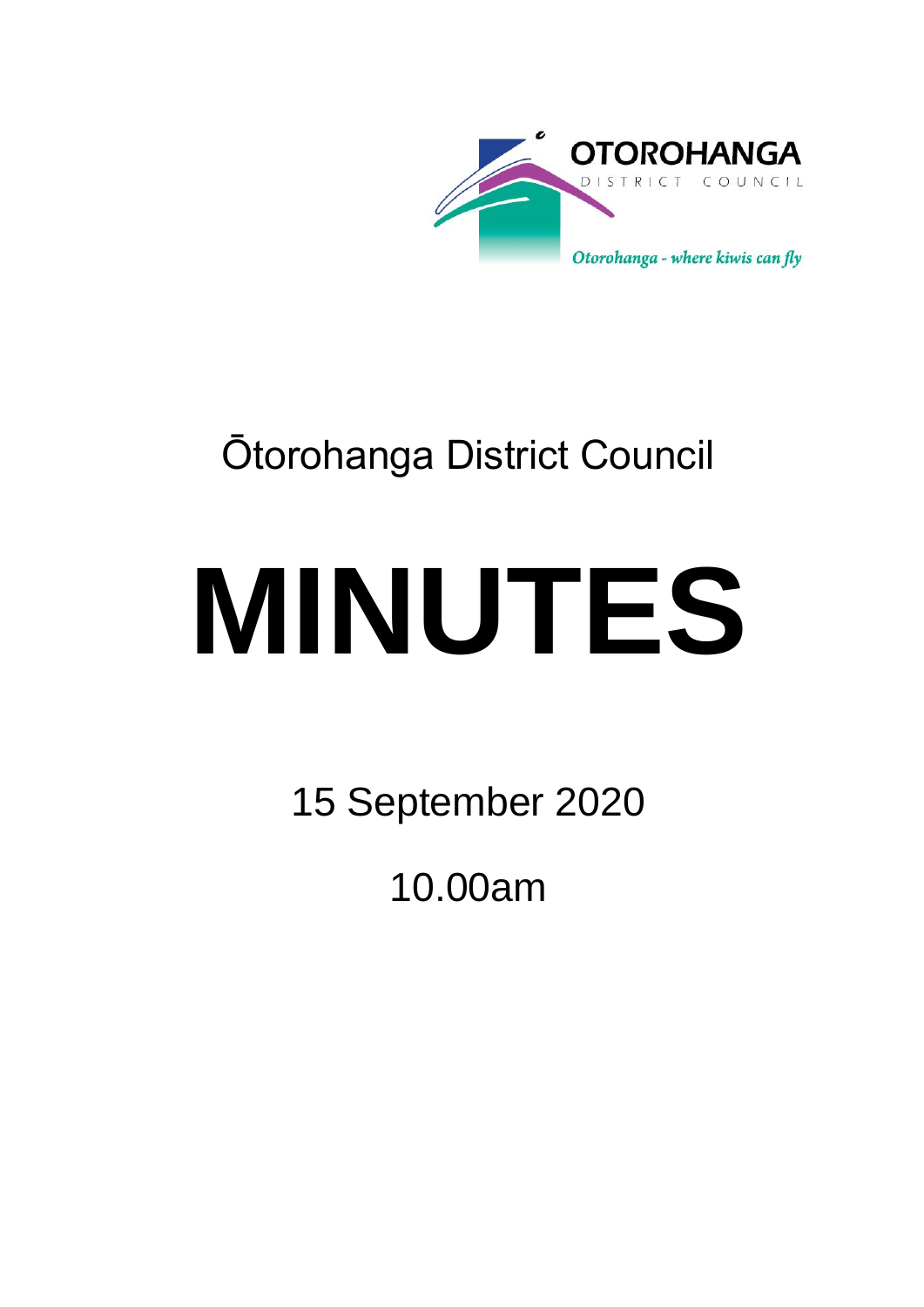#### **ŌTOROHANGA DISTRICT COUNCIL**

18 September 2020

Minutes of an Ordinary meeting of the Ōtorohanga District Council held on Mōkai Kainga Marae, Kawhia.

#### Tanya Winter **CHIEF EXECUTIVE**

### **MINUTES**

**PRESENT**

**IN ATTENDANCE**

**APOLOGIES**

**REFLECTION / PRAYER / WORDS OF WISDOM (HIS WORSHIP THE MAYOR)**

**DECLARATION OF CONFLICTS OF INTEREST**

**PUBLIC FORUM**

**CONFIRMATION OF MINUTES ŌTOROHANGA DISTRICT COUNCIL – 18 AUGUST 2020**

**RECEIPT OF MINUTES ŌTOROHANGA COMMUNITY BOARD – 2 SEPTEMBER 2020**

#### **REPORTS**

| <b>ITEM 111</b>          | <b>HAMILTON &amp; WAIKATO TOURISM ANNUAL REPORT</b>                                                  | $\overline{2}$ |
|--------------------------|------------------------------------------------------------------------------------------------------|----------------|
| <b>ITEM 112</b>          | <b>HIS WORSHIP THE MAYOR - VERBAL REPORT</b>                                                         | 3              |
| <b>ITEM 113</b>          | CHIEF EXECUTIVE REPORT 21 JULY 2020 - 17 AUGUST 2020                                                 | 3              |
| <b>ITEM 114</b>          | WATER REFORM PROGRAMME - OTOROHANGA PROJECTS                                                         | 4              |
| <b>ITEM 115</b>          | <b>FINANCIAL REPORT FOR THE PERIOD ENDING 30 JUNE 2020</b>                                           | 5              |
| <b>ITEM 116</b>          | <b>BEATTIE HOME GRANT APPLICATION</b>                                                                | 5              |
| <b>ITEM 117</b>          | <b>GOVERNANCE STATEMENT</b>                                                                          | 4              |
| <b>ITEM 118</b>          | ROUTINE ENGINEERING REPORT FOR WATER SERVICES AND COMMUNITY FACILITIES<br><b>JUNE TO AUGUST 2020</b> | 5              |
| <b>ITEM 119</b>          | ROUTINE ENGINEERING REPORT ON ROADING - JUNE 2020 TO AUGUST 2020                                     | 6              |
| <b>COUNCILLOR UPDATE</b> |                                                                                                      | 6              |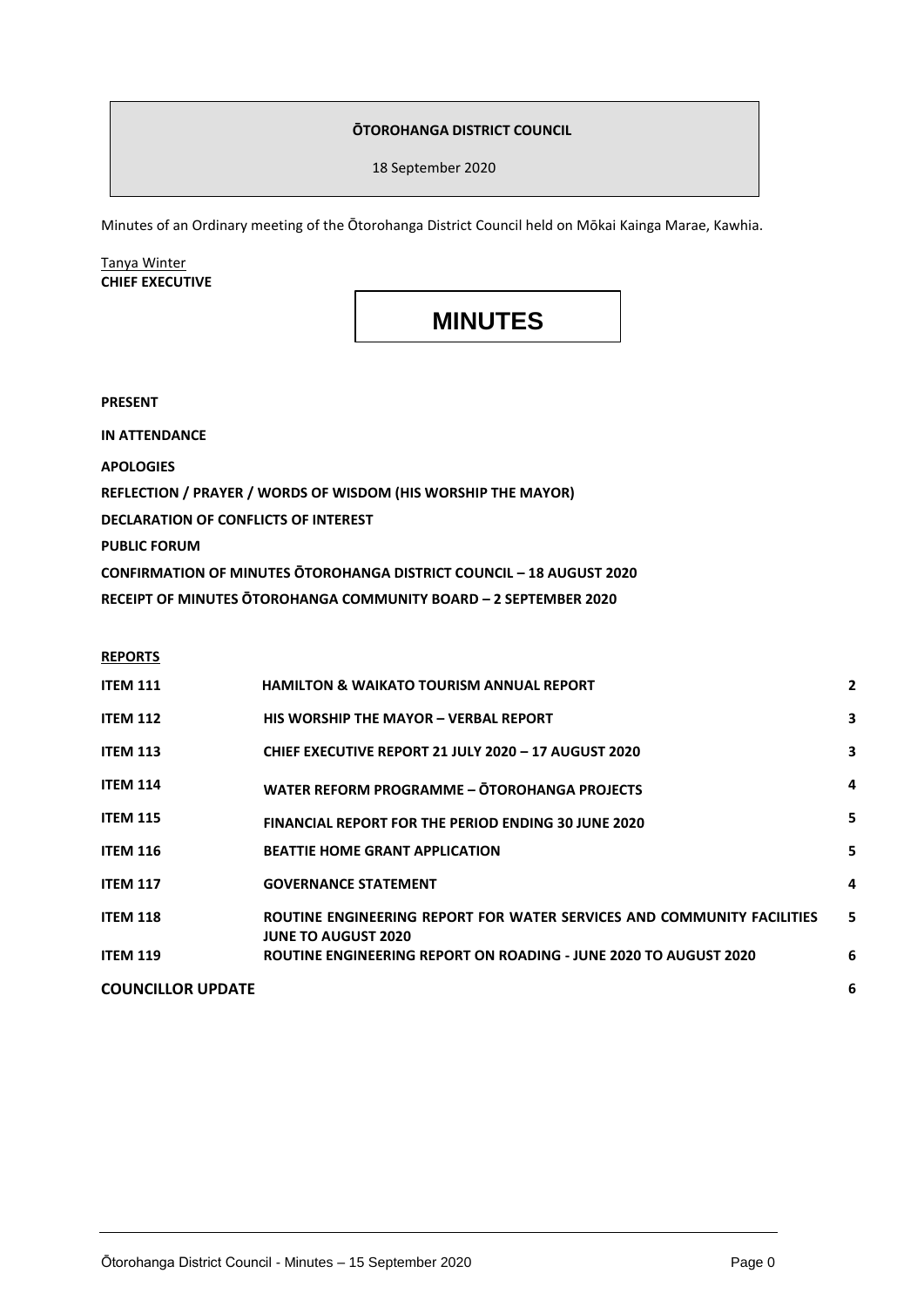#### **PRESENT**

His Worship the Mayor MM Baxter, Councillors K Christison, B Ferguson, R Dow, K Jeffries, RA Klos and A Williams

#### **IN ATTENDANCE**

Ms. T. Winter (Chief Executive), Messrs., A Loe (Group Manager Environment), R, Brady (Group Manager Engineering), G Bunn (Group Manager Corporate), M Lewis (Services Manager), CA Tutty (Governance Supervisor), Ms. T Ambury (Community & Economic Development Manager) and Mrs. C King (Business Support – Regulatory).

Members were welcomed to the Marae with a cultural blessing and prayer.

His Worship welcomed all those present to the meeting.

#### **APOLOGY**

**Resolved** that the apology received from Councillor R Johnson (Deputy Mayor) be sustained.

#### **COUNCILLOR JEFFRIES / COUNCILLOR DOW**

#### **WORDS OF WISDOM**

Councillor Williams in the spirit of today's Council meeting recited the following –

One language sets you in a corridor for life. Two languages open every door along the way.

#### **DECLARATION OF CONFLICTS OF INTEREST**

His Worship asked members whether they had any declarations of conflicts of interest.

No declarations of conflicts of interest were received.

#### **PUBLIC FORUM**

Mrs. Daisy Scott extended a welcome to Councillors and in the first instance spoke on behalf of the Maori Woman's Welfare League.

Mrs. Scott covered the following issues –

- Kawhia is not fine, it does have a housing problem.
- The MWWL supports all organisations within Kawhia and any funds raised go back into the Community.

Mrs. Scott then spoke on behalf of the Onepu Charitable Trust being a voluntary Trust undertaking beach control duties. She thanked Council for their support by way of a grant.

Mrs. Scott then raised two issues these being –

- $\bullet$  Erosion what happens to land taken by the sea.
- Pollution attempting to stop regular traffic on the Beach.

Mr. Scott referred to the Maketu Marae and reported that they are looking at an alternative access way. She queried why vehicles are being allowed to travel along the Beach.

His Worship thanked Mrs. Scott for the work undertaken by the organisations she represented today. He said her concerns are very real and some are the effects of Climate Change.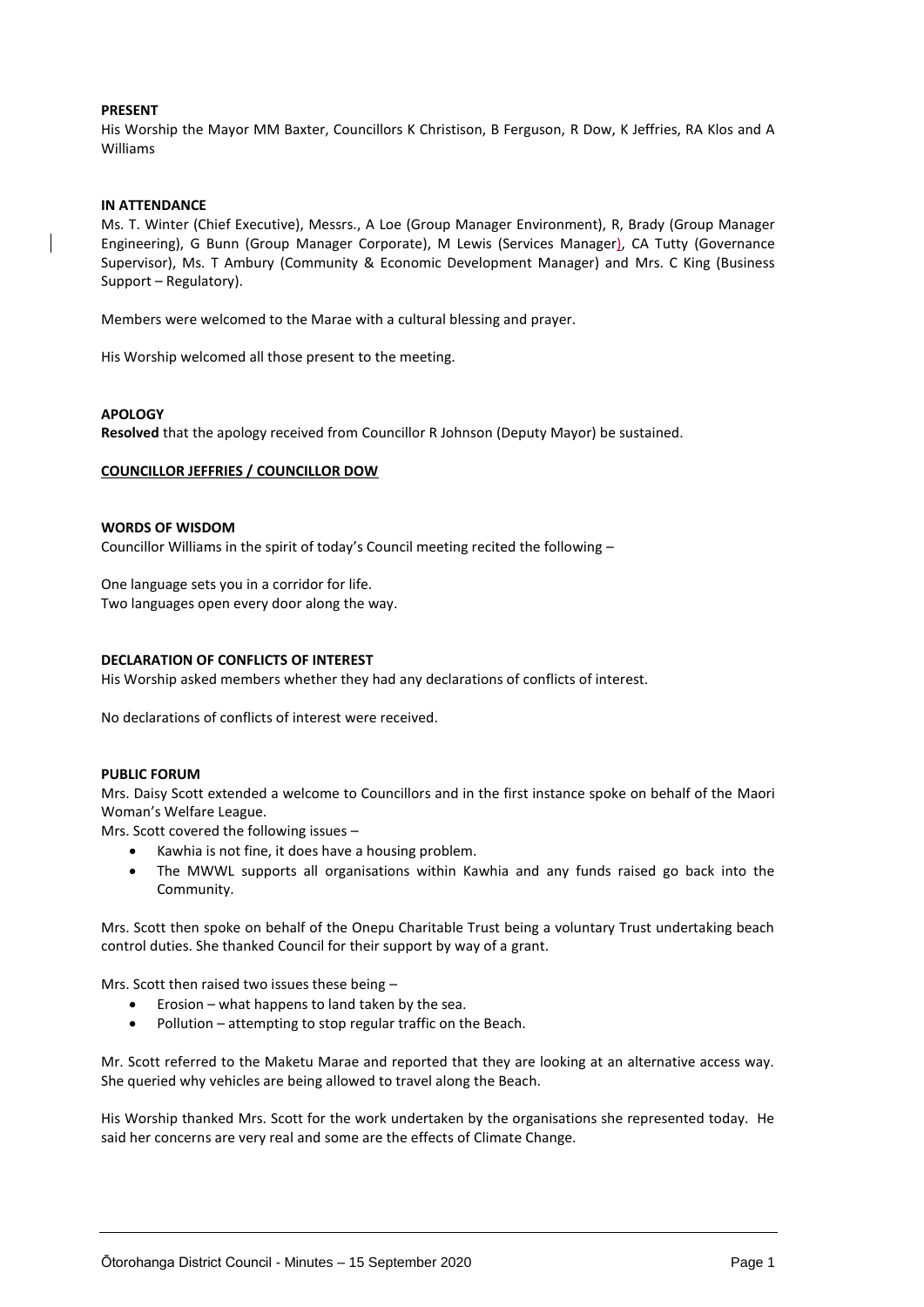#### **CONFIRMATION OF MINUTES ŌTOROHANGA DISTRICT COUNCIL – 18 AUGUST 2020**

**Resolved** that the minutes of the meeting of the Ōtorohanga District Council held on 18 August 2020, as circulated, be approved as a true and correct record of that meeting and the recommendations contained therein be adopted.

#### **COUNCILLOR DOW / COUNCILLOR JEFFRIES**

#### **RECEIPT OF MINUTES ŌTOROHANGA COMMUNITY BOARD – 2 SEPTEMBER 2020**

**RESOLVED** that the Minutes of the meeting of the Ōtorohanga Community Board held on 2 September 2020 be received.

#### **COUNCILLOR CHRISTISON / COUNCILLOR DOW**

#### **ITEM 111 HAMILTON & WAIKATO TOURISM ANNUAL REPORT**

Mr. Jason Dawson, Chief Executive of Hamilton & Waikato Tourism attended the meeting and presented their Annual Report for 2020 – 2021 and COVID-19 response.

He asked members to take his report as read, highilghting the following matters-

- $\bullet$  Performance 2019 2020.
- Ōtorohanga COVID-19 impacts.
- COVID-19 regional tourism impact.
- Sector update i-SITE review.
- Sector update Managed Isolation
- COVID-19 regional tourism response.
- Restart their response and actions.
- Restart the power of domestic tourism.
- Restart National strategy in a nutshell.
- Restart their response and actions.
- 400 million dollars for Tourism recovery.
- STAPP funding for RTO's.
- STAPP destination management and industry capability.
- STAPP domestic marketing.
- STAPP destination management plan.

Mr. Dawson referred to his organisation's performance 2019 – 2020 and reports on their seven key performance indicators.

- Visitor nights up 6.1%
- Visitor spend decrease of 11% on 2018 2019.
- Conventions and business events up 10.1%
- Visitor awareness and perception 7.5 / 10
- Website Social Media; Waikato NZ up 21.16%
- Industry investment down \$323,000
- Return on investment \$1141 per dollar of Council funding.

His Worship thanked Mr. Dawson for his comprehensive presentation and asked whether his organisation sees a change in focus.

Mr. Dawson replied that their models have changed with new markets and targets being identified.

**RESOLVED** that the Annual Report and presentation by Mr. Jason Dawson, Chief Executive of Hamilton & Waikato Tourism for the period from 1 July 2019 – 30 June 2020 be received.

#### **HIS WORSHIP / COUNCILLOR FERGUSON**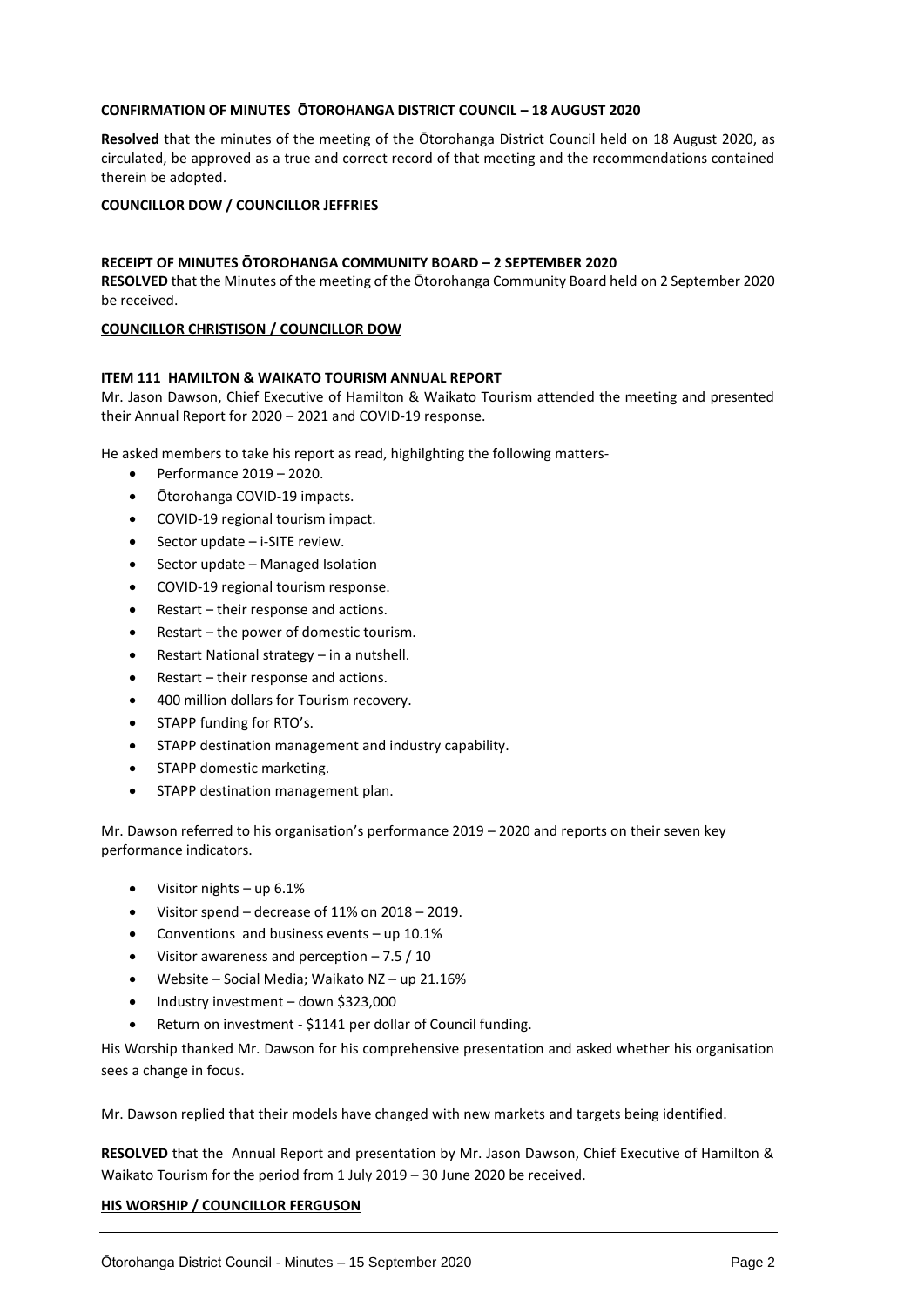#### **ITEM 112 HIS WORSHIP THE MAYOR VERBAL REPORT**

His Worship presented the following verbal report of activities carried out since the last meeting -

- CouncilMARK introduction.
- Mayoral time with CouncilMARK accessors.
- LGNZ Annual General Meeting held over Zoom.
- Northern King Country Development Trust Zoom meeting.
- Mayors Taskforce for Jobs with Mayor Andy Foster.
- Waitomo Cycleway Hui.
- Ōtorohanga College Hostel meeting.
- Northern Explorer Zoom meeting.
- Meeting with MSD Regional Commissioner Mrs. Gloria Campbell.
- Te Waka meeting.
- Northern King Country Development Trust Meeting 2.
- Long Term Plan meeting.
- Zoom with Dot loves Data.
- Meeting with Mr. Stephen Hamilton and Ōtorohanga Kiwi House Charitable Trust.
- 3 Day South Island Mayors Taskforce for Jobs Partnership Tour meetings with Grey and Westland District Councils.
- Waikato Plan meeting in Hamilton.

**RESOLVED** that His Worship the Mayor's Verbal Report be received.

#### **MAYOR / COUNCILLOR JEFFRIES**

#### **ITEM 113 CHIEF EXECUTIVE REPORT 18 AUGUST – 14 SEPTEMBER 2020**

The Chief Executive referred members to her report the purpose of which is to inform Council of the key focus areas for the Chief Executive in the last month and signal anything of note coming forward in the next month.

The Chief Executive asked members to take her report as read and highlighted the following matters –

- Organisational road-map focused on gearing up our organisation for the future.
- HR Workshop investing and supporting leadership in our organisation / setting KPI's.

**RESOLVED** that the Chief Executive's report for the period 18 August – 14 September 2020 be received.

#### **MAYOR / COUNCILLOR KLOS**

#### **EXPRESSION OF THANKS**

His Worship expressed thanks to all those people for their contribution enabling Council to hold it's meeting on the Marae. He extended special thanks to the Executive Assistant for his efforts in setting up the meeting. His Worship said he will remember the day forever and it has been a pleasure to be able to be at Mōkai Kainga. He hoped that Council and Iwi can work together in the future.

Mrs. Pera MacDonald replied on behalf of the Kaimahi.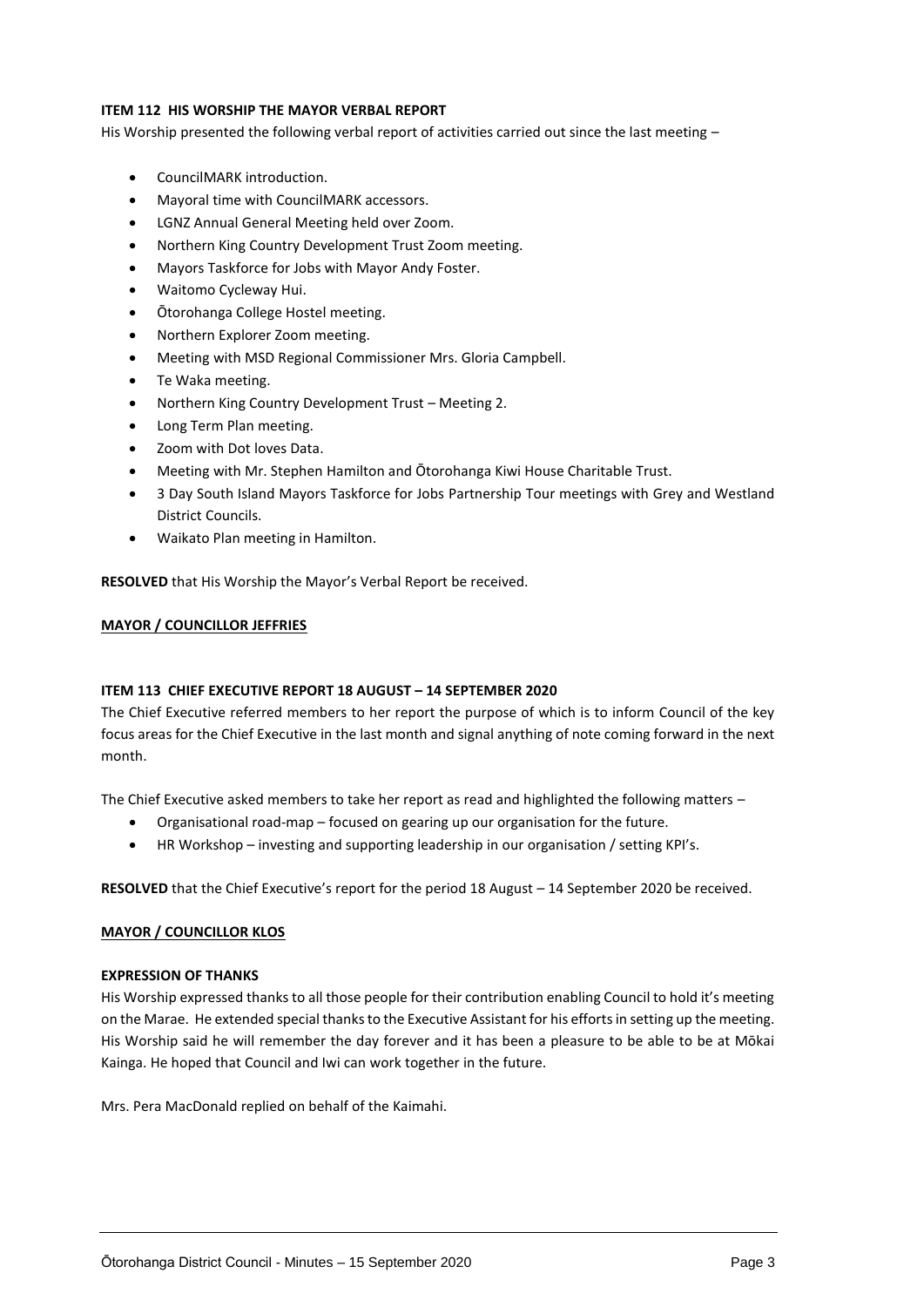#### **ITEM 117 GOVERNANCE STATEMENT**

Mrs. Claire King, Business Support – Regulatory referred members to her report advising that under Section 40 of the Local Government Act 2002 the Ōtorohanga District Council is required to provide a Governance Statement within six months after the triennial general election.

Due to the effects of COVID-19 including the period spent in Alert Level 3/4 Lockdown, the six month timeframe since the most recent Local Government election has passed however, the Governance Statement 2020 is now ready for Council to receive.

Mrs. King asked members whether they had any questions on the content of the report.

#### **RESOLVED** that

- 1. The Governance Statement 2020, with amendments be received, and
- 2. Council adopt the Governance Statement 2020, with amendments for publication on the Council website, and
- 3. Council delegate to the Chief Executive the authority to maintain the Governance Statement 2020 by approving administrative updates as and when required.

#### **COUNCILLOR JEFFRIES / COUNCILLOR FERGUSON**

#### **ITEM 114 WATER REFORM PROGRAMME – ŌTOROHANGA PROJECTS**

The Group Manager Engineering referred members to his report the purpose of which is to formalise the identification of which projects will be undertaken persuant to the signing by Council of the Memorandum of Understanding Three Water Reform and subsequent availability of \$2.5 million in funding.

He asked members to take the report as read and queried if they had any questions on it's content. He was assisted by Council's Services Manager.

#### **RESOLVED** that

1. the following projects be undertaken as part of the three waters reform programme utilising the funding made available for this purpose by Central Government.

|                                                          | COST      |
|----------------------------------------------------------|-----------|
| <b>Design and Planning</b>                               | Estimate  |
| Design and costing for Kawhia Waste Water Reticulation   | \$100,000 |
| Design and costing for Te Raumauku Water Storage         | \$75,000  |
| Design of Water storage for Otorohanga - Raw or Treated? | \$75,000  |
| Complete design work for Tihiroa and Arohena Compliance  | \$75,000  |
| Regional collaboration - Water Reform Programme          | \$100,000 |
| Sub Total                                                | \$425,000 |
|                                                          |           |
| <b>Otorohanga</b>                                        |           |
| Continuation of Otorohanga water main renewal            | \$700,000 |
| Additional water storage for Otorohanga - Mountain View  | \$250,000 |
| Sub Total                                                | \$950,000 |
|                                                          |           |
| <b>Rural Water</b>                                       |           |
| Kahorekau Rural Water Scheme to drinking water standards | \$750,000 |
| Extra storage for Tihiroa Rural Water Scheme             | \$125,000 |
| Sub Total                                                | \$875,000 |
|                                                          |           |

 $\sim$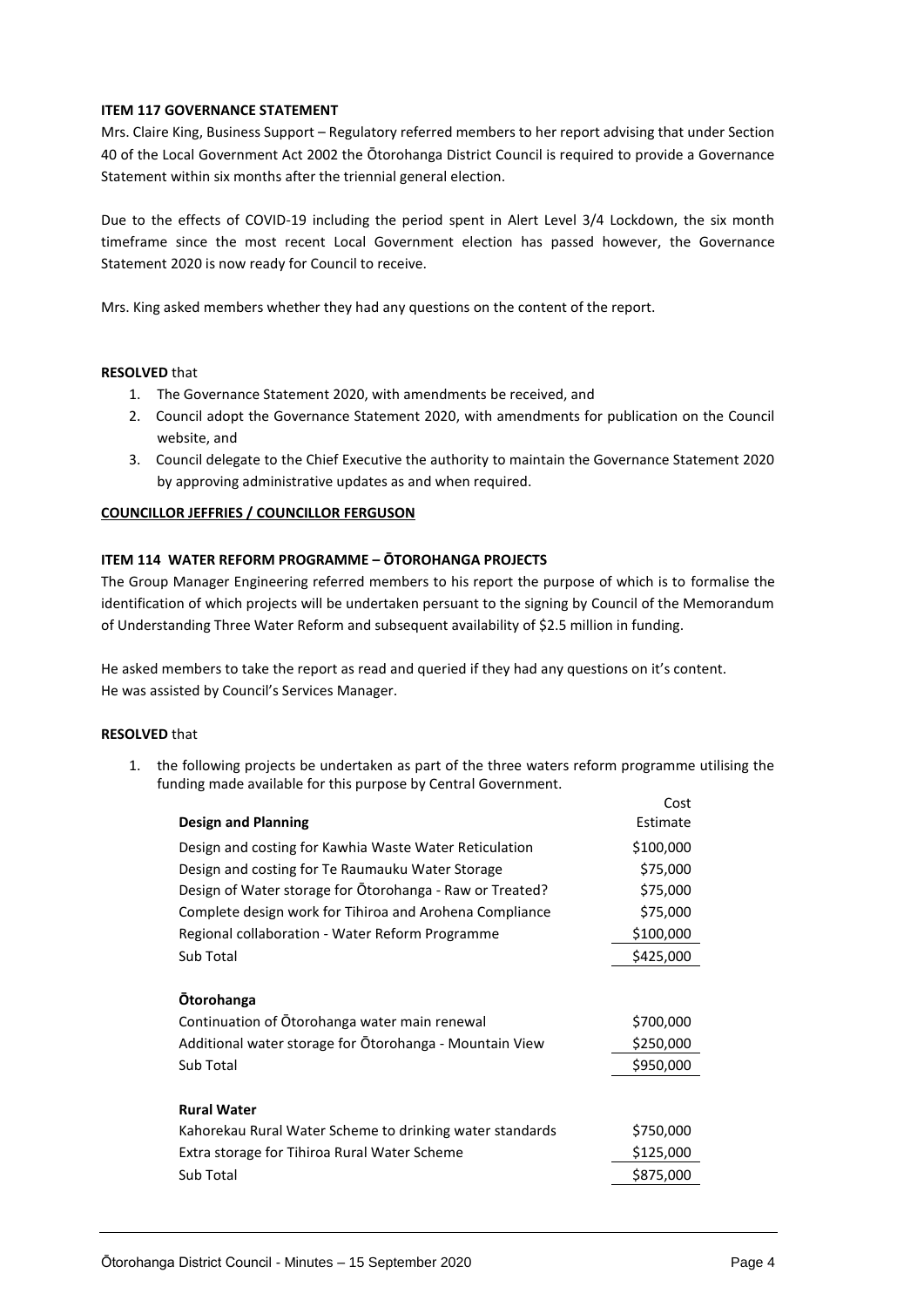| Total                                            | \$2,500,000 |
|--------------------------------------------------|-------------|
| Otorohanga Waste Water Line Replacement          | 150,000     |
| Otorohanga Waste Water Pond Plant Sludge Removal | 100,000     |
| <b>Contingency Projects</b>                      |             |

2. That Council procurement policies be waived for these local stimulus projects.

#### **HIS WORSHIP / COUNCILLOR FERGUSON**

#### **ITEM 115 FINANCIAL REPORT FOR THE PERIOD ENDING 30 JUNE 2020**

The Group Manager Corporate summarised the Finance Manager's financial report for the year ended 30 June 2020.

The Group Manager Corproate advised that this is a draft set of accounts as they currently are and that they could change in the future depending on the outcome of the annual audit process. He said the Auditors are currently at Council and to date no major issues have been identified.

**RESOLVED** that the Financial Report for the year ended 30 June 2020 be received.

#### **COUNCILLOR JEFFRIES / COUNCILLOR KLOS**

#### **ITEM 116 BEATTIE HOME GRANT APPLICATION**

His Worship reported that new information has come to hand from the Beattie Home Community Trust Inc. requesting Council to remove this item from the agenda until such time as he and the Chief Executive can meet with them tomorrow.

**RESOLVED** that Item 116 Beattie Home Grant Application be withdrawn from today's agenda.

#### **HIS WORSHIP / COUNCILLOR FERGUSON**

#### **ITEM 118 ROUTINE ENGINEERING REPORT FOR WATER SERVICES AND COMMUNITY FACILITIES JUNE 2020 TO AUGUST 2020**

The Services Manager referred to his report the purpose of which is to provide information on the activities of the water services and community facilites department for the last quarter from 1 June 2020 to 31 August 2020. This report contains matters of an activity nature and does not require any decision from Council.

He asked members to take the report as read and highilghted the following activities.

- Tihiroa Rural Water Supply Scheme issues with clarifier and sand filter, two burglaries at plant.
- New water main on Mountain View Road is complete.
- Waste water treatment sludge buildup in the inlet area requiring mechanical desludging to reduce the levels.
- Kawhia new playground project construction scheduled to start in October.
- Kawhia Museum building work is now complete, painting will be finished within a few days.
- Kawhia Wharf clean and dive survey carried out with pleasing results.
- Solid waste and recycling waste audit to take place on  $14 16$  September 2020 in both Ōtorohanga and Kawhia to determine what is in our waste-stream.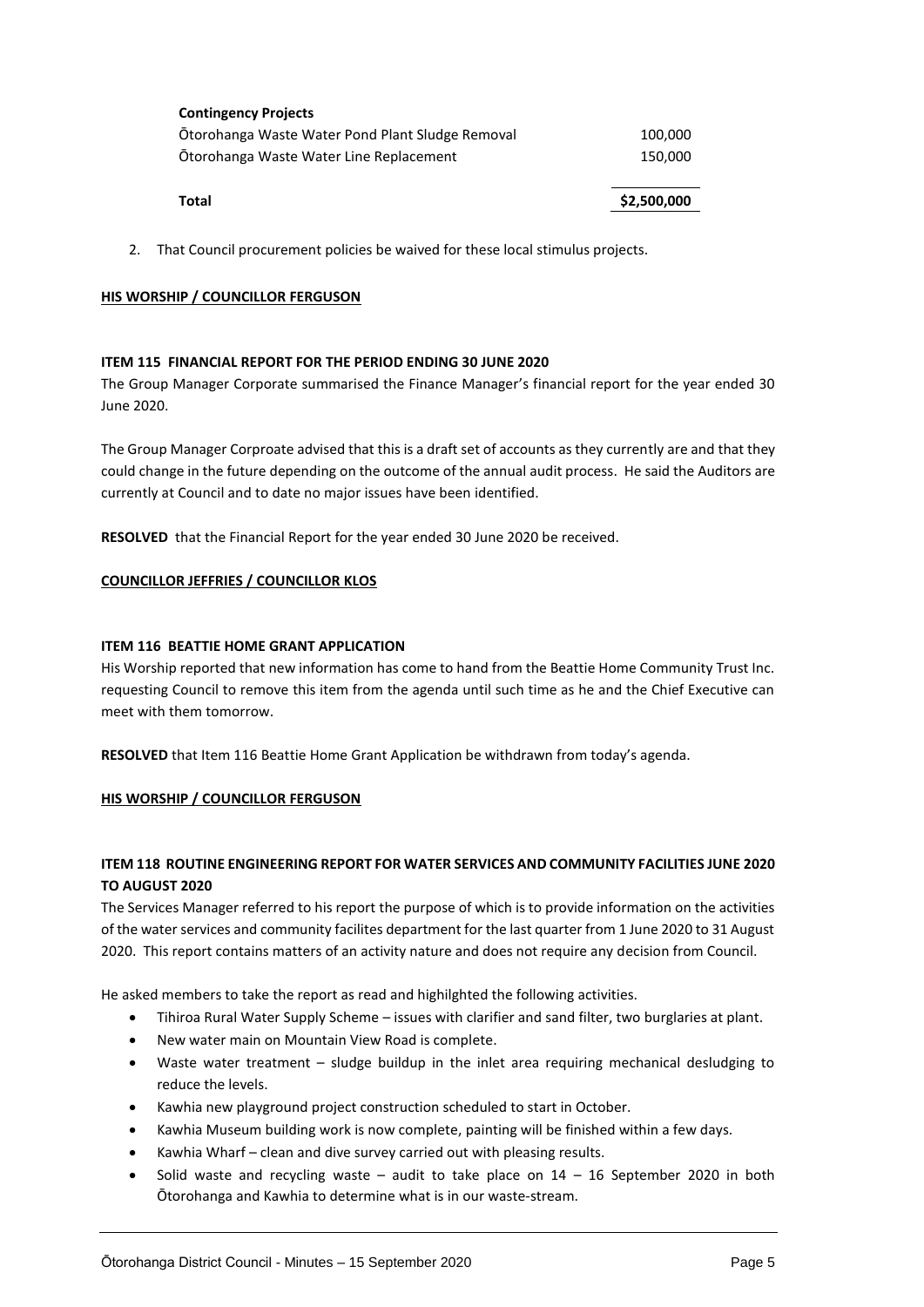Councillor Jeffries expressed thanks to all those involved in the recent work carried out on the Kawhia Museum building.

His Worship expressed thanks to Councillor Jeffries and Council's Community and Economic Development Manager on their input into the proposed new playground.

**RESOLVED** that the information presented by the Services Manager to Council within this report be received.

#### **COUNCILLOR DOW / COUNCILLOR JEFFRIES**

#### **ITEM 119 ROUTINE ENGINEERING REPORT ON ROADING – JUNE 2020 TO AUGUST 2020**

The Engineering Manager referred members to the Roading Manager's report on roading matters for the period June 2020 to August 2020. He asked whether members had any questions on it's content.

Discussion was held on the following items-

- NZTA reintroduction of public engagement on speed management.
- District promotion signage

**RESOLVED** that the Roading Manager's report be received.

#### **COUNCILLOR FERGUSON / COUNCILLOR JEFFRIES**

#### **COUNCILLOR UPDATE**

Councillor Klos

- Now a resident in Te Awamutu and finding it a learning experience.
- Interest will still remain within the Wharepuhanga Ward.
- Reported she has been phoning into Council however, her calls have not been answered.

#### Councillor Ferguson

- Attended via Zoom Clubs New Zealand Annual General Meeting.
- Ōtorohanga Club Annual General Meeting new President Mr. J Gollan.
- Concern with proposed Waitomo Golf Club / Ōtorohanga Club project.

#### Councillor Jeffries

- Attended Council Workshop 8 September 2020
- Atttended a Market Day held in Fielding where Council had a stall.

#### Councillor Dow

- Attended meeting of Ōtorohanga District Council and Kiwi House Charitable Trust meeting.
- Met the new Chief Executive of NZTA.

#### Councillor Williams

- Met with the new Chief Executive of NZTA very interesting meeting with a focus on PR.
- Attended Civil Defence Joint Committee meeting approved an increase in the Regional Council rates to cover the shortfall generated by the regional response to COVID-19.
- Attended the Ōtorohanga District Council and Kiwi House Charitable Trust meeting.
- Referred to ongoing discussion regarding Tapuae Road.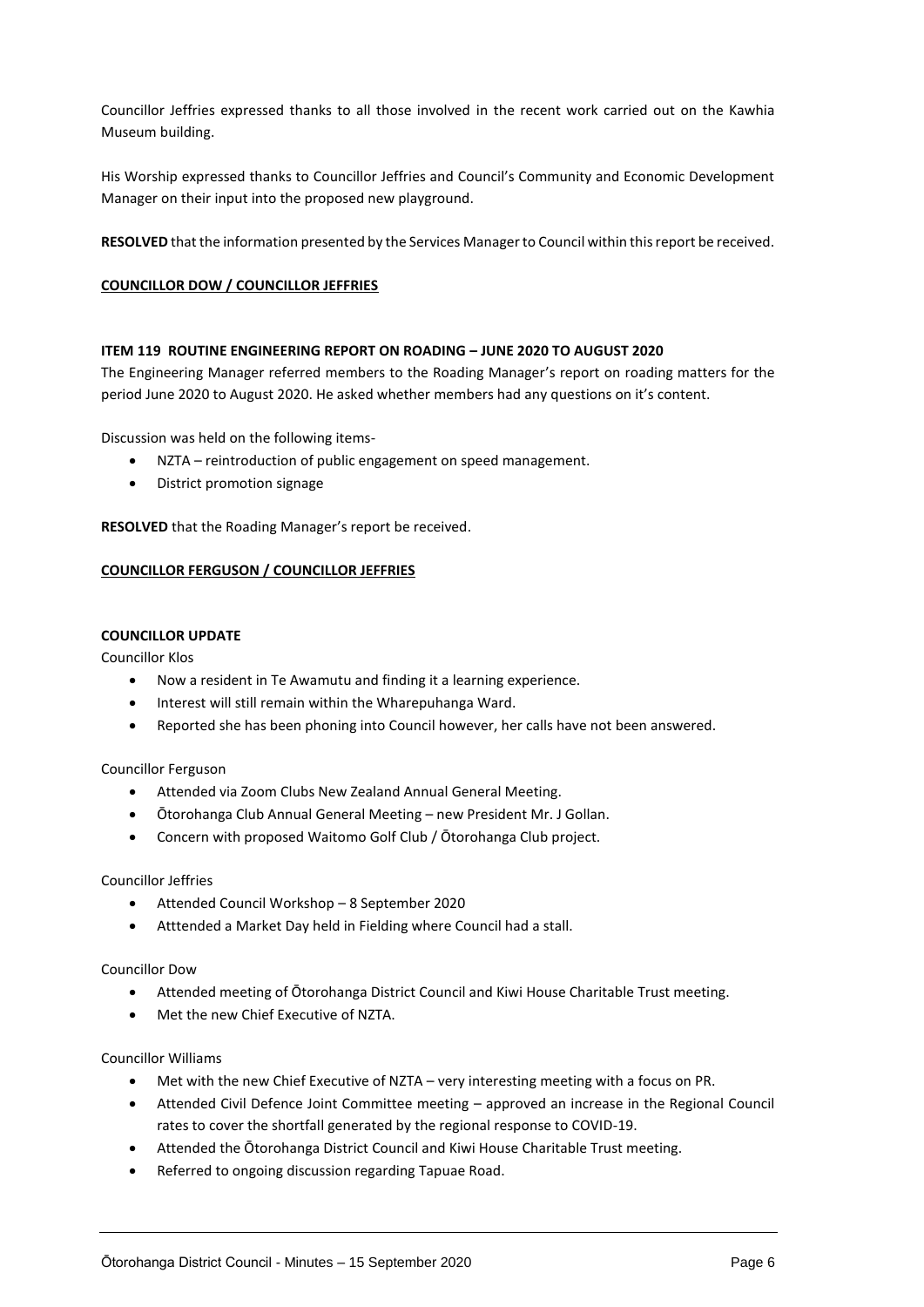#### **PUBLIC EXCLUDED**

Resolved that the Public be excluded from the meeting.

#### **RESOLVED** that

a) that the public be excluded from the following parts of the proceedings of this meeting, namely,-

#### **Receipt of Confidential Minutes – 18 August 2020**

b) The general subject of each matter to be considered while the public is excluded, the reason for passing this resolution in relation to each matter, and the specific grounds under section 48(1) of the Local Government Official Information and Meetings Act 1987 for the passing of this resolution are as follows:

| General Subject of each Matter to be<br><b>Considered</b>                       | <b>Reason for Passing this</b><br>Resolution in relation to each<br>matter | Ground(s) under section 48(1) for<br>the Passing of this Resolution |
|---------------------------------------------------------------------------------|----------------------------------------------------------------------------|---------------------------------------------------------------------|
| Ōtorohanga<br>Confidential<br><b>Minutes</b><br>District Council 18 August 2020 | Good reason to withhold exists<br>under section 7                          | Section $48(1)(a)$                                                  |

- c) This resolution is made in reliance on [section 48\(1\)\(a\)](http://www.legislation.govt.nz/act/public/1987/0174/latest/whole.html#DLM123095) of the Local Government Official Information and Meetings Act 1987 and the particular interest or interests protected by section 6 or [section 7](http://www.legislation.govt.nz/act/public/1987/0174/latest/whole.html#DLM122287) of that Act, which would be prejudiced by the holding of the whole or the relevant part of the proceedings of the meeting in public are as follows:
	- Section 7(2)(a) to protect the privacy of natural persons, including that of deceased natural persons.
	- Section 7(2)(i) to enable any local authority holding the information to carry on, without prejudice or disadvantage, negotiations (including commercial and industrial negotiations.

#### **NOTE**

Section 48(4) of the Local Government Official Information and Meeting Act 1987 provides as follows: "(4) Every resolution to exclude the public shall be put at a time when the meeting is open to the public, and the text of that resolution (or copies thereof)-

- (a) Shall be available to any member of the public who is present; and
- (b) Shall form part of the minute of the local authority.

#### **HIS WORSHIP / COUNCILLOR JEFFRIES**